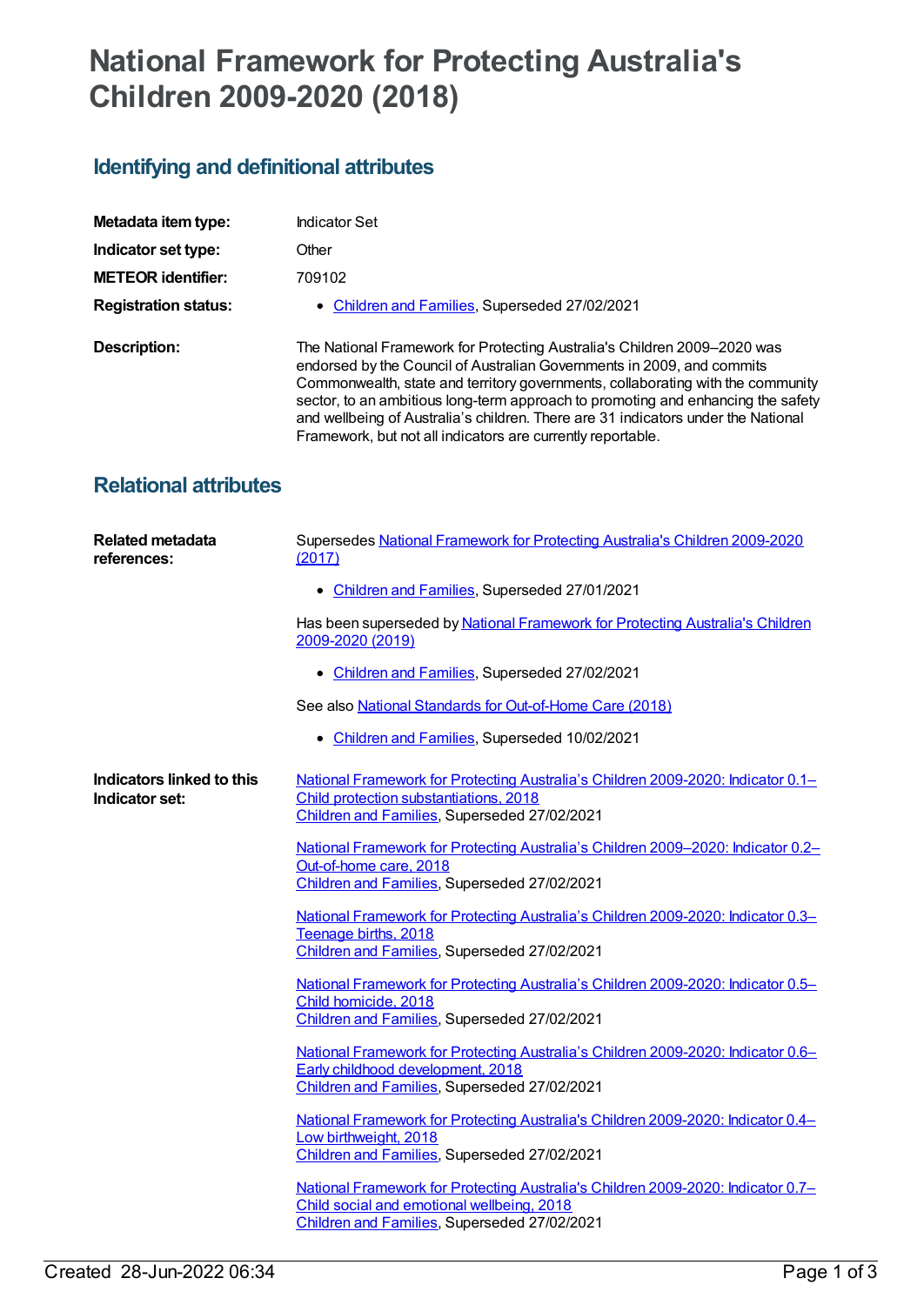National Framework for Protecting Australia's Children [2009-2020:](https://meteor.aihw.gov.au/content/709108) Indicator 0.8– Family economic situation, 2018 [Children](https://meteor.aihw.gov.au/RegistrationAuthority/17) and Families, Superseded 27/02/2021

National Framework for Protecting Australia's Children [2009-2020:](https://meteor.aihw.gov.au/content/709110) Indicator 1.1– Family functioning, 2018 [Children](https://meteor.aihw.gov.au/RegistrationAuthority/17) and Families, Superseded 27/02/2021

National Framework for Protecting Australia's Children [2009-2020:](https://meteor.aihw.gov.au/content/709112) Indicator 1.2– Perceived safety, 2018 [Children](https://meteor.aihw.gov.au/RegistrationAuthority/17) and Families, Superseded 27/02/2021

National Framework for Protecting Australia's Children [2009-2020:](https://meteor.aihw.gov.au/content/709114) Indicator 2.1– Family support service use, 2018 [Children](https://meteor.aihw.gov.au/RegistrationAuthority/17) and Families, Superseded 27/02/2021

National Framework for Protecting Australia's Children [2009-2020:](https://meteor.aihw.gov.au/content/709116) Indicator 2.2– Early childhood education, 2018 [Children](https://meteor.aihw.gov.au/RegistrationAuthority/17) and Families, Superseded 27/02/2021

National Framework for Protecting Australia's Children [2009-2020:](https://meteor.aihw.gov.au/content/709118) Indicator 2.3– Antenatal care, 2018 [Children](https://meteor.aihw.gov.au/RegistrationAuthority/17) and Families, Superseded 27/02/2021

National Framework for Protecting Australia's Children [2009-2020:](https://meteor.aihw.gov.au/content/737833) Indicator 3.1– Parental substance use (drugs), 2018 [Children](https://meteor.aihw.gov.au/RegistrationAuthority/17) and Families, Superseded 27/02/2021

National Framework for Protecting Australia's Children [2009-2020:](https://meteor.aihw.gov.au/content/709122) Indicator 3.2– Parental substance use (alcohol), 2018 [Children](https://meteor.aihw.gov.au/RegistrationAuthority/17) and Families, Superseded 27/02/2021

National Framework for Protecting Australia's Children [2009-2020:](https://meteor.aihw.gov.au/content/709124) Indicator 3.3– Parental mental health, 2018 [Children](https://meteor.aihw.gov.au/RegistrationAuthority/17) and Families, Superseded 27/02/2021

National Framework for Protecting Australia's Children 2009-2020: Indicator 3.4– [Homelessness,](https://meteor.aihw.gov.au/content/709126) 2018 [Children](https://meteor.aihw.gov.au/RegistrationAuthority/17) and Families, Superseded 27/02/2021

National Framework for Protecting Australia's Children [2009-2020:](https://meteor.aihw.gov.au/content/709128) Indicator 3.5– Domestic violence, 2018 [Children](https://meteor.aihw.gov.au/RegistrationAuthority/17) and Families, Superseded 27/02/2021

National Framework for Protecting Australia's Children 2009-2020: Indicator 4.1– Child protection [resubstantiations,](https://meteor.aihw.gov.au/content/709130) 2018 [Children](https://meteor.aihw.gov.au/RegistrationAuthority/17) and Families, Superseded 27/02/2021

National Framework for Protecting Australia's Children [2009-2020:](https://meteor.aihw.gov.au/content/709132) Indicator 4.2– Placement stability, 2018 [Children](https://meteor.aihw.gov.au/RegistrationAuthority/17) and Families, Superseded 27/02/2021

National Framework for Protecting Australia's Children [2009-2020:](https://meteor.aihw.gov.au/content/709136) Indicator 4.3– Carer retention, 2018 [Children](https://meteor.aihw.gov.au/RegistrationAuthority/17) and Families, Superseded 27/02/2021

National Framework for Protecting Australia's Children [2009-2020:](https://meteor.aihw.gov.au/content/709962) Indicator 4.5– Literacy and numeracy, 2018 [Children](https://meteor.aihw.gov.au/RegistrationAuthority/17) and Families, Superseded 27/02/2021

National Framework for Protecting Australia's Children [2009-2020:](https://meteor.aihw.gov.au/content/709142) Indicator 4.6– Leaving care plan, 2018 [Children](https://meteor.aihw.gov.au/RegistrationAuthority/17) and Families, Superseded 27/02/2021

National Framework for Protecting Australia's Children [2009-2020:](https://meteor.aihw.gov.au/content/709145) Indicator 4.7– Cross sector clients, 2018 [Children](https://meteor.aihw.gov.au/RegistrationAuthority/17) and Families, Superseded 27/02/2021

National Framework for Protecting Australia's Children [2009-2020:](https://meteor.aihw.gov.au/content/709147) Indicator 5.2– Placement of Indigenous children, 2018 [Children](https://meteor.aihw.gov.au/RegistrationAuthority/17) and Families, Superseded 27/02/2021